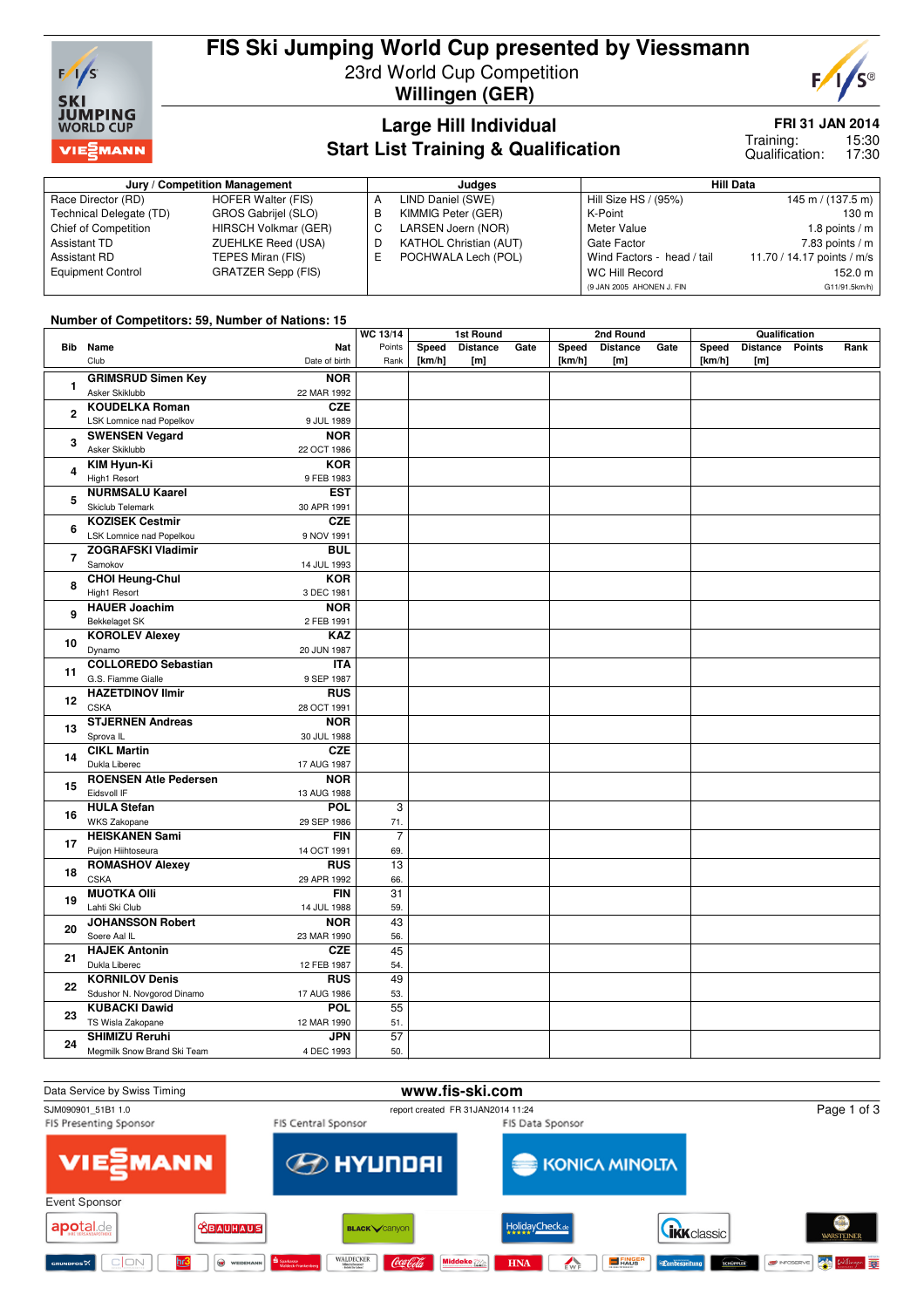

### **FIS Ski Jumping World Cup presented by Viessmann** 23rd World Cup Competition **Willingen (GER)**



### **Large Hill Individual Start List Training & Qualification**

**FRI 31 JAN 2014**

15:30 17:30 Training: Qualification:

|          |                                |                         | WC 13/14        | 1st Round |                 |      |        | 2nd Round       |      | Qualification |                 |               |      |  |
|----------|--------------------------------|-------------------------|-----------------|-----------|-----------------|------|--------|-----------------|------|---------------|-----------------|---------------|------|--|
|          | Bib Name                       | Nat                     | Points          | Speed     | <b>Distance</b> | Gate | Speed  | <b>Distance</b> | Gate | Speed         | <b>Distance</b> | <b>Points</b> | Rank |  |
|          | Club                           | Date of birth           | Rank            | [km/h]    | [m]             |      | [km/h] | [m]             |      | [km/h]        | [m]             |               |      |  |
|          | <b>EISENBICHLER Markus</b>     | <b>GER</b>              | 64              |           |                 |      |        |                 |      |               |                 |               |      |  |
| 25       | <b>TSV Siegsdorf</b>           | 3 APR 1991              | 46.             |           |                 |      |        |                 |      |               |                 |               |      |  |
|          | <b>WATASE Yuta</b>             | <b>JPN</b>              | 65              |           |                 |      |        |                 |      |               |                 |               |      |  |
| 26       | Megmilk Snow Brand Ski Team    | 8 AUG 1982              | 43.             |           |                 |      |        |                 |      |               |                 |               |      |  |
|          | <b>DEZMAN Nejc</b>             | <b>SLO</b>              | 65              |           |                 |      |        |                 |      |               |                 |               |      |  |
| 27       | SK Triglav Kranj               | 7 DEC 1992              | 43.             |           |                 |      |        |                 |      |               |                 |               |      |  |
|          | <b>INGVALDSEN Ole Marius</b>   | <b>NOR</b>              | $\overline{71}$ |           |                 |      |        |                 |      |               |                 |               |      |  |
| 28       | Steinkjer Skiklubb             |                         |                 |           |                 |      |        |                 |      |               |                 |               |      |  |
|          |                                | 2 OCT 1985              | 42.             |           |                 |      |        |                 |      |               |                 |               |      |  |
| 29       | <b>FETTNER Manuel</b>          | <b>AUT</b>              | 72              |           |                 |      |        |                 |      |               |                 |               |      |  |
|          | SV Innsbruck-Bergisel-Tirol    | 17 JUN 1985             | 41.             |           |                 |      |        |                 |      |               |                 |               |      |  |
| 30       | <b>HVALA Jaka</b>              | <b>SLO</b>              | 79              |           |                 |      |        |                 |      |               |                 |               |      |  |
|          | Ssk Ponikve                    | 15 JUL 1993             | 40.             |           |                 |      |        |                 |      |               |                 |               |      |  |
| 31       | <b>VASSILIEV Dimitry</b>       | <b>RUS</b>              | 83              |           |                 |      |        |                 |      |               |                 |               |      |  |
|          | Ufa Dinamo                     | 26 DEC 1979             | 39.             |           |                 |      |        |                 |      |               |                 |               |      |  |
| 32       | <b>POPPINGER Manuel</b>        | <b>AUT</b>              | 85              |           |                 |      |        |                 |      |               |                 |               |      |  |
|          | SV Innsbruck-Bergisel-Tirol    | 19 MAY 1989             | 38.             |           |                 |      |        |                 |      |               |                 |               |      |  |
| 33       | <b>DESCHWANDEN Gregor</b>      | $\overline{\text{SUI}}$ | 91              |           |                 |      |        |                 |      |               |                 |               |      |  |
|          | Horw                           | 27 FEB 1991             | 37.             |           |                 |      |        |                 |      |               |                 |               |      |  |
| 34       | <b>NAGLIC Tomaz</b>            | <b>SLO</b>              | 92              |           |                 |      |        |                 |      |               |                 |               |      |  |
|          | SSK Alpina Ziri                | 18 JUL 1989             | 36.             |           |                 |      |        |                 |      |               |                 |               |      |  |
| 35       | <b>WANK Andreas</b>            | <b>GER</b>              | 127             |           |                 |      |        |                 |      |               |                 |               |      |  |
| 36<br>37 | WSV Oberhof 05                 | 18 FEB 1988             | 34.             |           |                 |      |        |                 |      |               |                 |               |      |  |
|          | <b>JANDA Jakub</b>             | <b>CZE</b>              | 128             |           |                 |      |        |                 |      |               |                 |               |      |  |
|          | Dukla Liberec                  | 27 APR 1978             | 33.             |           |                 |      |        |                 |      |               |                 |               |      |  |
|          | <b>AHONEN Janne</b>            | <b>FIN</b>              | 161             |           |                 |      |        |                 |      |               |                 |               |      |  |
|          | Lahden Hiihtoseura             | 11 MAY 1977             | 29.             |           |                 |      |        |                 |      |               |                 |               |      |  |
| 38       | <b>KRAFT Stefan</b>            | <b>AUT</b>              | 178             |           |                 |      |        |                 |      |               |                 |               |      |  |
|          | SV Schwarzach-Salzburg         | 13 MAY 1993             | 28.             |           |                 |      |        |                 |      |               |                 |               |      |  |
| 39       | <b>KOIVURANTA Anssi</b>        | <b>FIN</b>              | 193             |           |                 |      |        |                 |      |               |                 |               |      |  |
|          | Kuusamon Erä-Veikot            | 3 JUL 1988              | 27.             |           |                 |      |        |                 |      |               |                 |               |      |  |
| 40       | <b>HAYBOECK Michael</b>        | <b>AUT</b>              | 198             |           |                 |      |        |                 |      |               |                 |               |      |  |
|          | UVB Hinzenbach-Oberoesterreich | 5 MAR 1991              | 26.             |           |                 |      |        |                 |      |               |                 |               |      |  |
| 41       | <b>KOFLER Andreas</b>          | <b>AUT</b>              | 204             |           |                 |      |        |                 |      |               |                 |               |      |  |
|          | SV Innsbruck-Bergisel-Tirol    | 17 MAY 1984             | 24.             |           |                 |      |        |                 |      |               |                 |               |      |  |
| 42       | <b>TEPES Jurij</b>             | <b>SLO</b>              | 219             |           |                 |      |        |                 |      |               |                 |               |      |  |
|          | SD Dolomiti                    | 14 FEB 1989             | 23.             |           |                 |      |        |                 |      |               |                 |               |      |  |
| 43       | <b>DAMJAN Jernej</b>           | <b>SLO</b>              | 225             |           |                 |      |        |                 |      |               |                 |               |      |  |
|          | SSK Sam Ihan                   | 28 MAY 1983             | 22.             |           |                 |      |        |                 |      |               |                 |               |      |  |
| 44       | <b>NEUMAYER Michael</b>        | <b>GER</b>              | 227             |           |                 |      |        |                 |      |               |                 |               |      |  |
|          | SK Berchtesgaden               | 15 JAN 1979             | 21.             |           |                 |      |        |                 |      |               |                 |               |      |  |
| 45       | <b>MATURA Jan</b>              | <b>CZE</b>              | 234             |           |                 |      |        |                 |      |               |                 |               |      |  |
|          | Dukla Liberec                  | 29 JAN 1980             | 19.             |           |                 |      |        |                 |      |               |                 |               |      |  |
| 46       | <b>FREITAG Richard</b>         | <b>GER</b>              | 255             |           |                 |      |        |                 |      |               |                 |               |      |  |
|          | SG Nickelhuette Aue            | 14 AUG 1991             | 18.             |           |                 |      |        |                 |      |               |                 |               |      |  |
| 47       | <b>KOT Maciej</b>              | <b>POL</b>              | 265             |           |                 |      |        |                 |      |               |                 |               |      |  |
|          | AZS Zakopane                   | 9 JUN 1991              | 17.             |           |                 |      |        |                 |      |               |                 |               |      |  |
| 48       | <b>ITO Daiki</b>               | <b>JPN</b>              | 266             |           |                 |      |        |                 |      |               |                 |               |      |  |
|          | Megmilk Snow Brand Ski Team    | 27 DEC 1985             | 16.             |           |                 |      |        |                 |      |               |                 |               |      |  |
| 49       | <b>ZYLA Piotr</b>              | <b>POL</b>              | 274             |           |                 |      |        |                 |      |               |                 |               |      |  |
|          | <b>KS Wisla Ustronianka</b>    | 16 JAN 1987             | 15.             |           |                 |      |        |                 |      |               |                 |               |      |  |
|          |                                |                         |                 |           |                 |      |        |                 |      |               |                 |               |      |  |
|          | <b>Prequalified</b>            |                         |                 |           |                 |      |        |                 |      |               |                 |               |      |  |

|    | .                                    |     |  |  |
|----|--------------------------------------|-----|--|--|
| 50 | <b>POL</b><br>ZIOBRO Jan             | 282 |  |  |
|    | 24 JUN 1991<br><b>WKS Zakopane</b>   | 14. |  |  |
| 51 | <b>GER</b><br><b>KRAUS Marinus</b>   | 326 |  |  |
|    | 13 FEB 1991<br><b>Wsv Oberaudorf</b> | 12. |  |  |
| 52 | <b>SLO</b><br><b>KRANJEC Robert</b>  | 379 |  |  |
|    | SK Triglav Kranj<br>16 JUL 1981      |     |  |  |
|    |                                      |     |  |  |